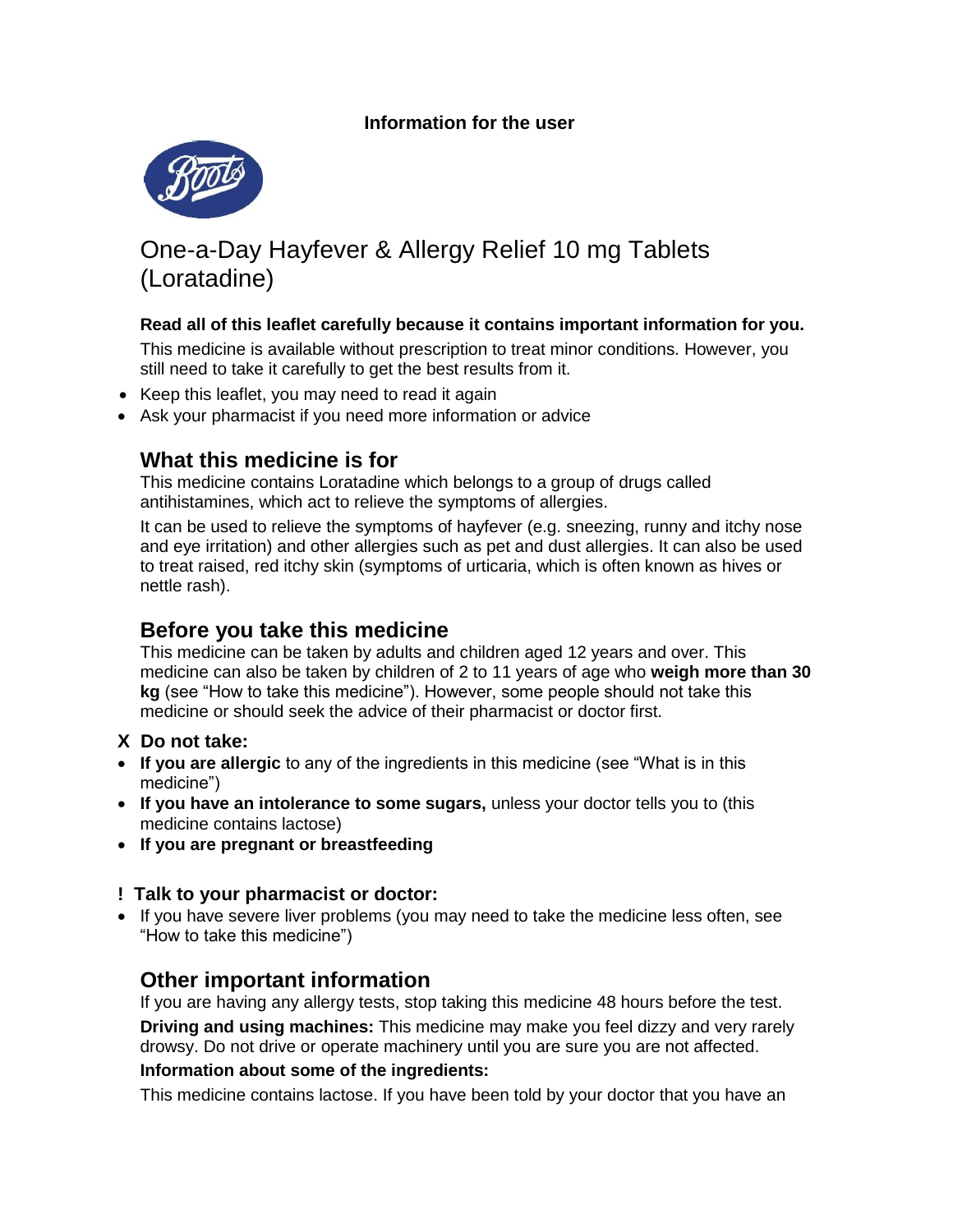intolerance to some sugars, contact your doctor before taking this medicine.

## **If you take other medicines**

This medicine is not expected to affect any other medicines that you may be taking.

Tell your doctor, pharmacist or nurse if you are taking, have recently taken or might take any other medicines. This includes medicines taken without prescription. There is a potential for loratadine to interact with other drugs including ketoconazole, erythromycin, and cimetidine.

If you are unsure about interactions with any medicines, talk to your pharmacist. This includes medicines prescribed by your doctor and medicines you have bought for yourself, including herbal and homeopathic remedies.

### **How to take this medicine**

Check the foil is not broken before use. If it is, do not take that tablet.

#### **Giving this medicine to children:**

It is important to know how much your child weighs to make sure you give them the correct amount of medicine. As a guide a child of 9 years of age will weigh about 30 kg (four and a half stone). If in doubt weigh your child, then follow the instructions in the table.

Do not give to children who weigh less than 30 kg.

Do not give to children under 2 years.

| <b>Age</b>                                             | How many to take                                                                                                                                   | <b>How often to take</b> |
|--------------------------------------------------------|----------------------------------------------------------------------------------------------------------------------------------------------------|--------------------------|
| Adults and children of 12<br>years and over            | One tablet                                                                                                                                         | Once a day               |
| Children of 2 to 11 years who<br>weigh more than 30 kg | One tablet                                                                                                                                         | Once a day               |
| Children of 2 to 11 years who<br>weigh less than 30 kg | Do not give this medicine.<br>For children over 2 years of age and who weigh less than<br>30 kg a syrup form of this medicine may be more suitable |                          |
|                                                        |                                                                                                                                                    |                          |

If you have severe liver problems your doctor or pharmacist may advise you to take the recommended amount every other day. If this applies to you, follow their instructions.

Swallow the tablet with a drink of water.

Do not take more than the amount recommended above.

If symptoms do not go away talk to your pharmacist or doctor.

**! If you take too many tablets:** Talk to a doctor straight away. Go to your nearest hospital casualty department. Take your medicine and this leaflet with you. You may get a headache, dry mouth, constipation, blurred vision, have a rapid heartbeat or feel sleepy.

## **Possible side effects**

Most people will not have problems, but some may get some.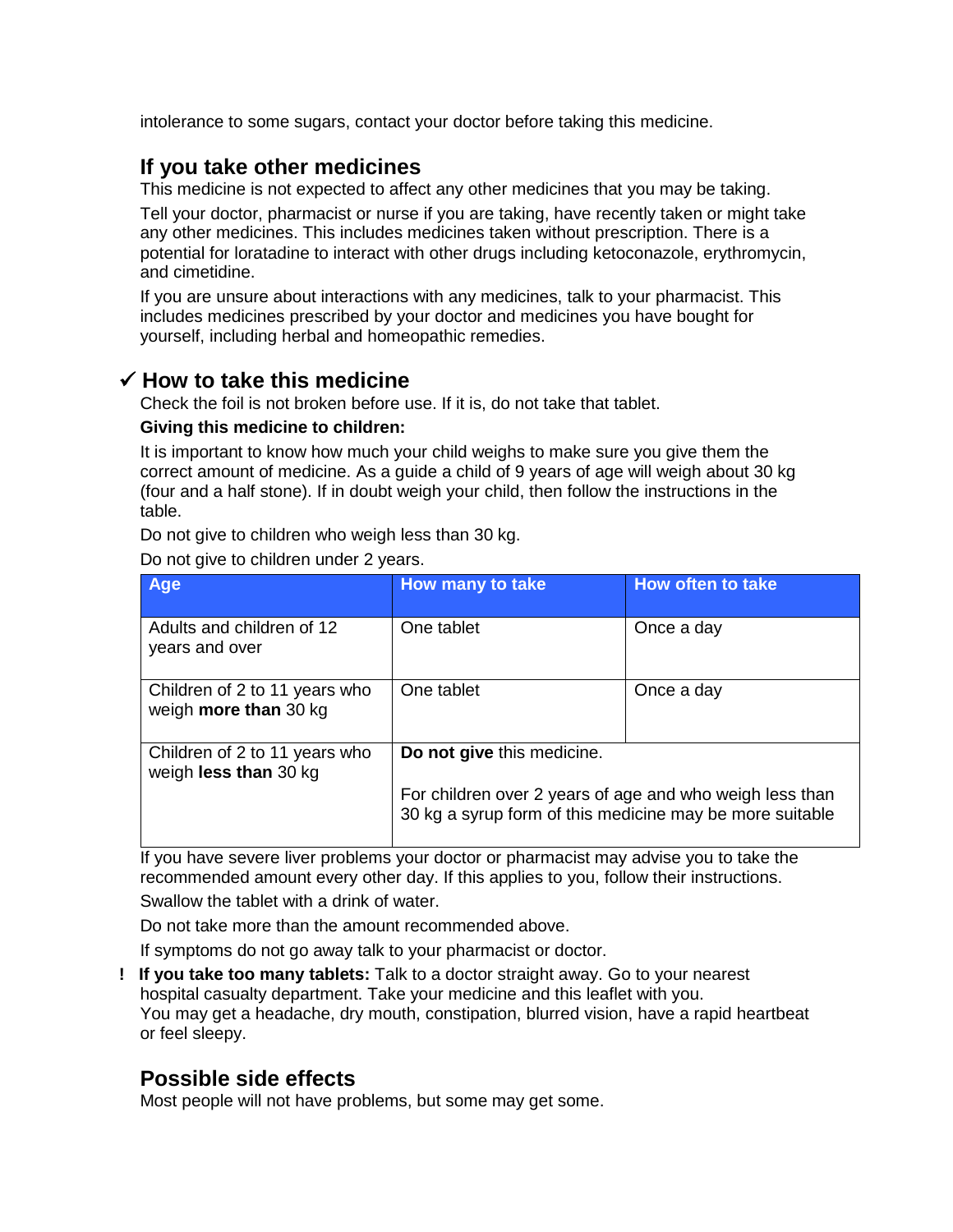- **! If you get any of these serious side effects, stop taking the tablets. See a doctor at once:**
- Difficulty in breathing, any wheezing or problems swallowing, swelling of the face, neck, tongue, throat or other parts of the body (severe allergic reactions)
- Convulsions (fits)

**If you get any of the following side effects see your pharmacist or doctor:**

- Other allergic reactions such as skin rash, hives or hair loss
- Feeling drowsy, dizzy or exhausted, headaches, difficulty sleeping
- Feeling sick, dry mouth, stomach pain, increased appetite
- Fast or irregular heart rate, palpitations
- Changes in the way your liver works
- For children of 2 to 11 years of age headaches, feeling exhausted or nervous were more common
- Weight increase: Frequency 'not known'.

Very rare cases have been reported for severe allergic reactions, dizziness, rapid heartbeat, palpitations, feeling sick (nausea), dry mouth, upset stomach, changes in liver function, rash, hair loss and tiredness.

### **Reporting of side effects**

If you get any side effects, talk to your doctor, pharmacist or nurse. This includes any possible side effects not listed in this leaflet. You can also report side effects directly via the Yellow Card Scheme at: [www.mhra.gov.uk/yellowcard](http://www.mhra.gov.uk/yellowcard) or search for MHRA Yellow Card in the Google Play or Apple App Store. By reporting side effects you can help provide more information on the safety of this medicine.

## **How to store this medicine**

Keep this medicine in a safe place out of the sight and reach of children, preferably in a locked cupboard.

Use by the date on the foil or the end flap of the carton. After this date return any unused product to your nearest pharmacy for safe disposal.

## **What is in this medicine**

Each tablet contains Loratadine 10 mg, which is the active ingredient.

As well as the active ingredient, the tablets also contain lactose, maize starch, pregelatinised starch, magnesium stearate.

The pack contains 7, 14, 30 or 60 white oval tablets, plain on one side of the tablet and scored on the other side of the tablet with L and 10 marked either side of the score line.

## **Who makes this medicine**

Manufactured for The Boots Company PLC Nottingham NG2 3AA by Galpharm International Ltd Elmhirst Park Middle Field Road Barnsley South Yorkshire S75 4LS UK. Marketing Authorisation held by Galpharm Healthcare Ltd Wrafton Braunton Devon EX33 2DL UK.

Leaflet prepared March 2018